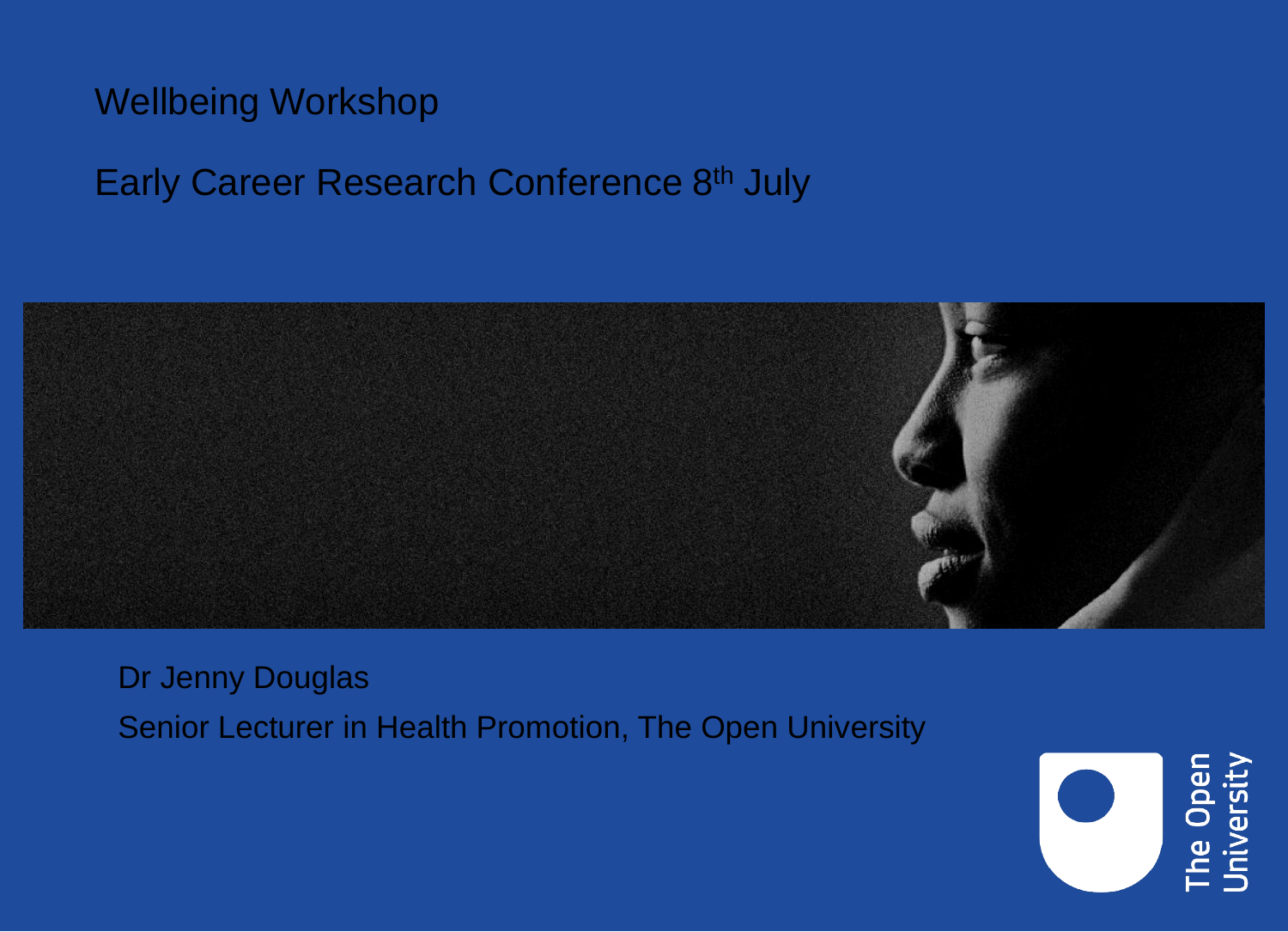

# Why do we need to focus on Black academics health & wellbeing?

- Black people's health has been ignored for too long
- Black people have been invisibilised in health studies
- Limited data on health issues which affect Black people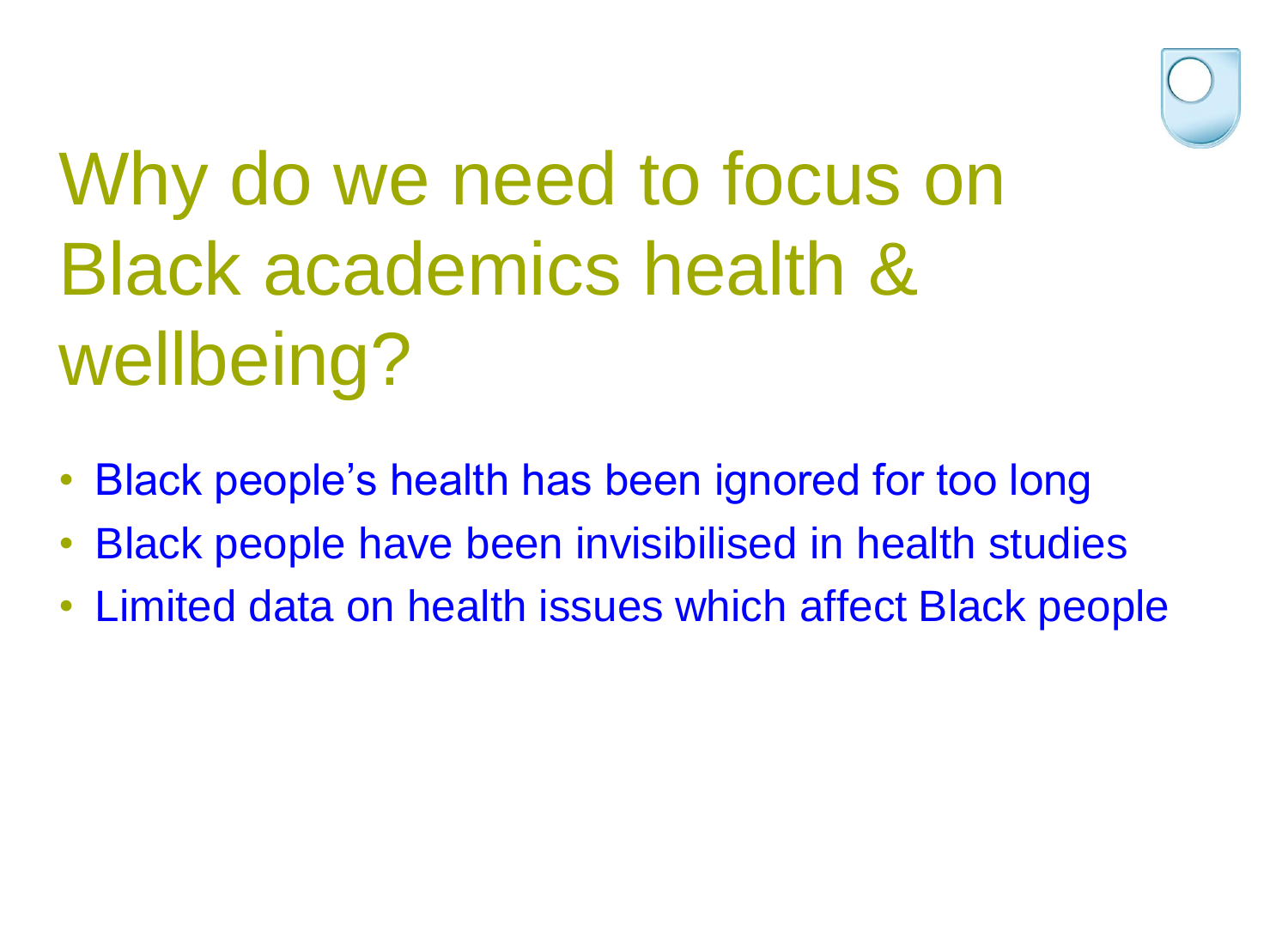

• Generally speaking there are limited data that explore intersections of gender, 'race', ethnicity and social class.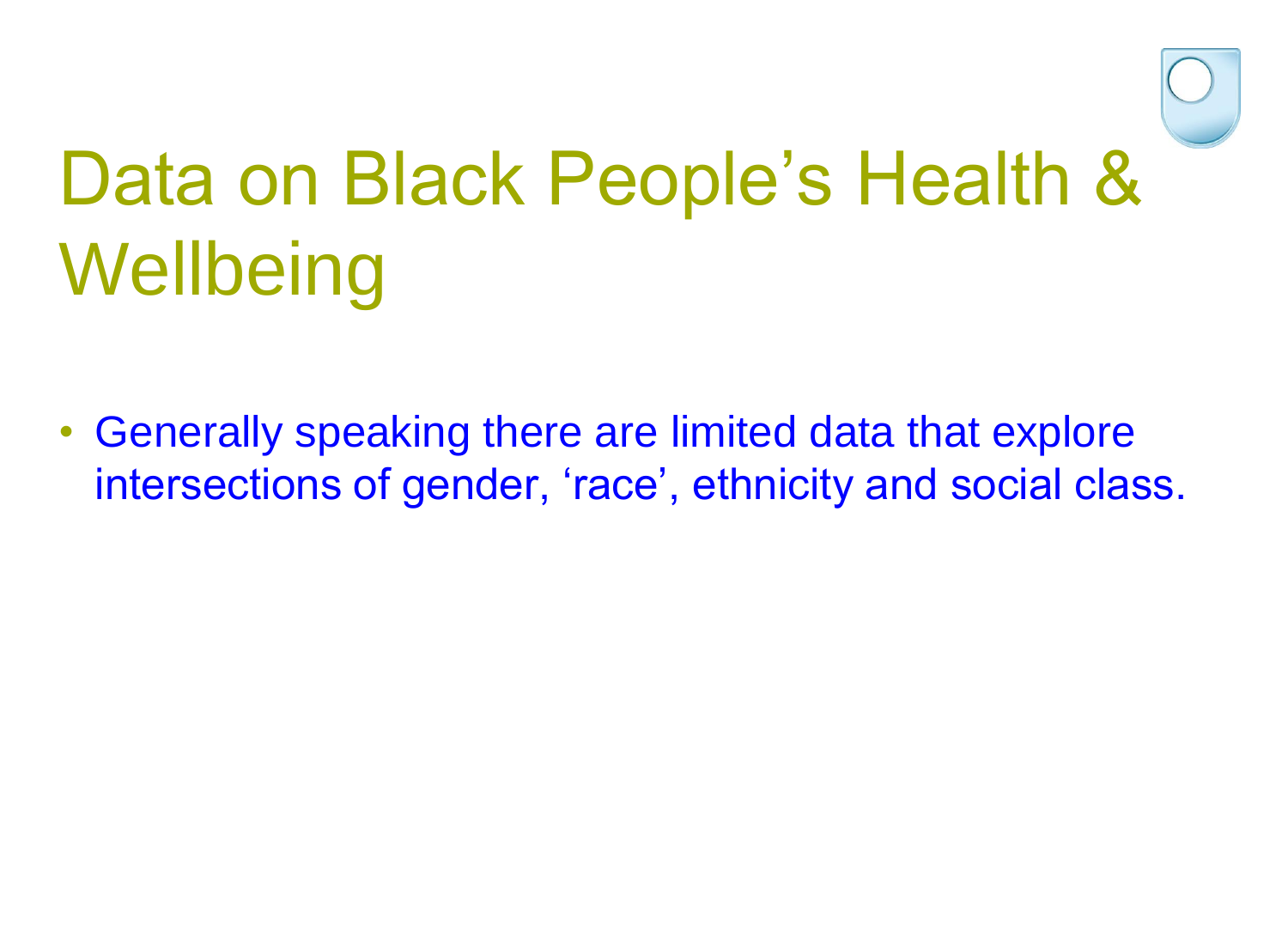# Limitations of some current research on health and ethnicity

- Does not consider 'race', gender and ethnicity
- Research on poverty and social class does not consider ethnicity or gender.
- Research is often focused on ethnicity or gender and does not consider intersections of gender and 'race'
- Research in ethnicity and health must be undertaken which considers a range of intersections.
- Appropriate methodologies must be developed which enable more meaningful and relevant research which highlights where there may be issues of concern – e.g. maternal mortality.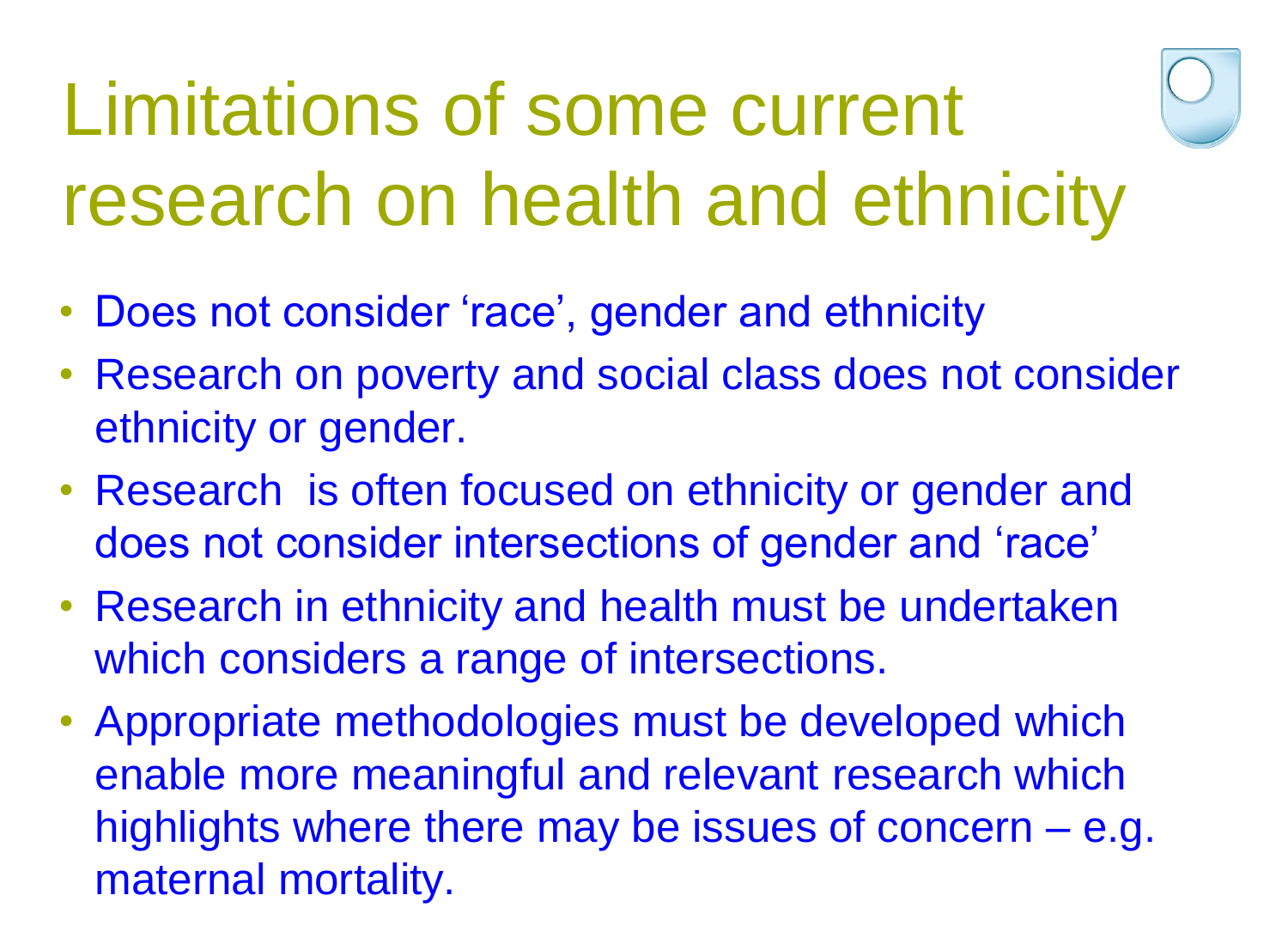

### COVID 19

- **Shone a light on existing, longstanding health inequities.**
- **Can't think about COVID 19 without thinking about Black Lives Matter**
- **BME communities make up 14% of population but make up 34% of critically ill covid sufferers and BME people are twice as likely to die from COVID 19 than their white counterparts**
- **Majority of doctors – GPs and hospital doctors who died were from a BME background- many coming from overseas**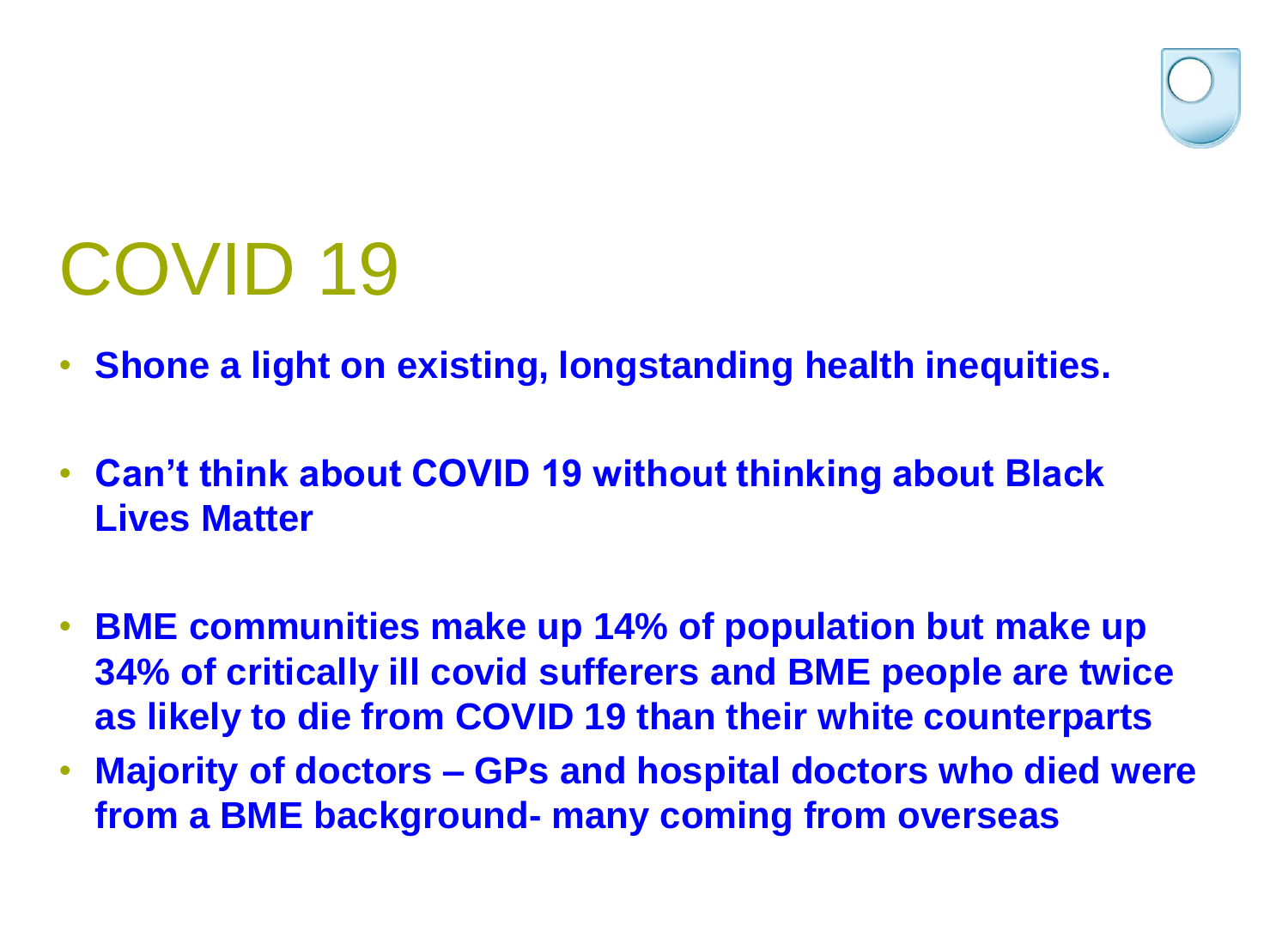

#### **Black and Minority Ethnic Academics and COVID19**

- At greater risk of COVID 19 and subsequent long covid.
- Although we may be able to work from home we may have family members who are frontline workers in health and social care and transport services.
- Many of us have seen friends, colleagues and family members become ill and die from COVID 19 both here and in the wider diaspora
- Limited opportunities to celebrate the lives of those who have departed.
- Wider impact of a hostile environment impacts us Grenfell, Windrush Betrayal, police brutality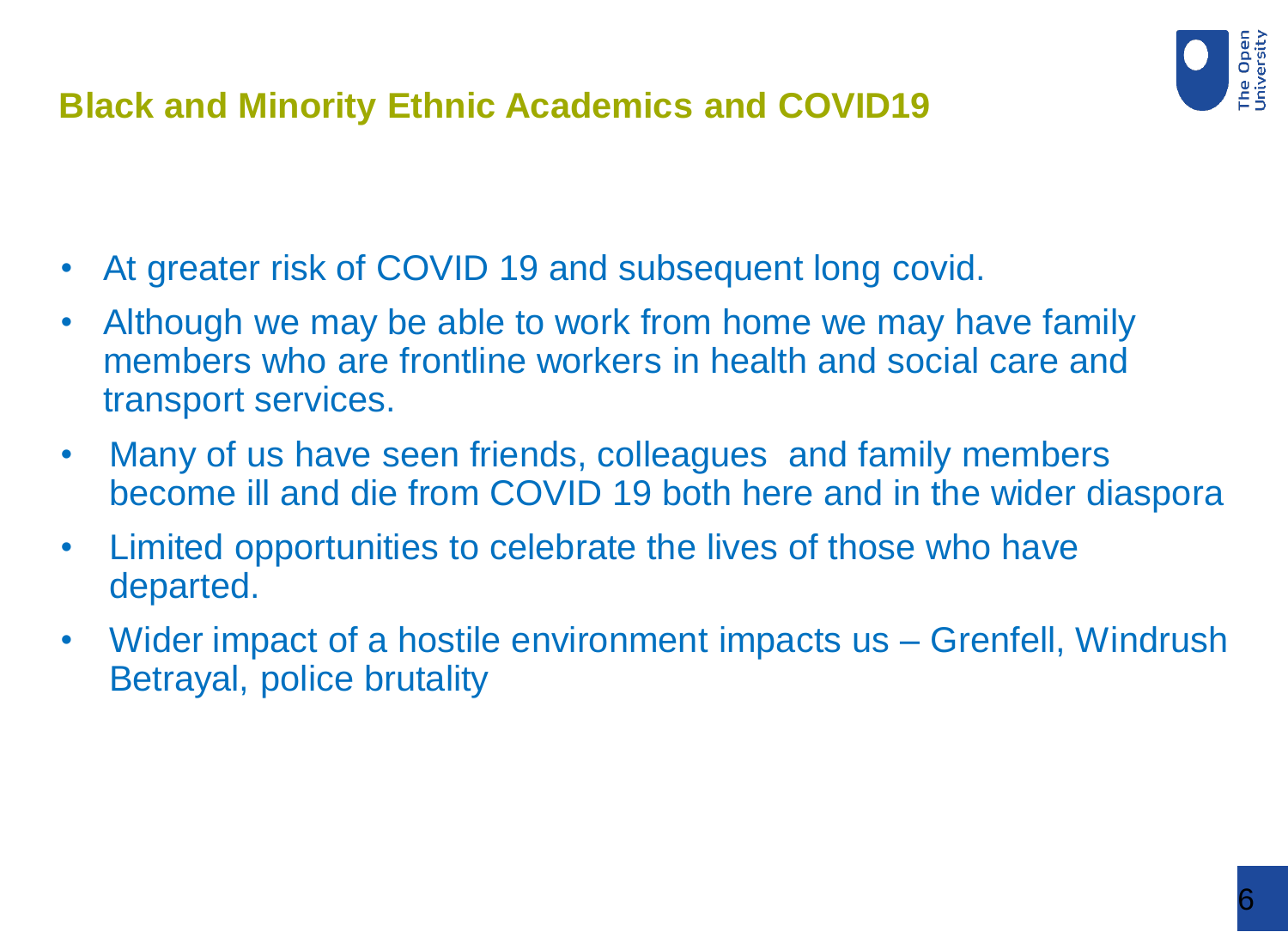

### Covid and Higher Education

- COVID and BLM shone a light on racial inequalities in higher education
- BME academics experiencing racial inequalities in higher education and also being drawn on to input to higher education responses to Black Lives Matter.
- Many BME academics are on short term, fractional contracts and at greater risk of unemployment.
- Universities response to financial pressures caused by COVID– redundancies, reduced working week.
- Calls for research proposals on COVID 19 and BAME communities: NIHR/UKRI. Concerns raised after no Black principal investigators awarded funding.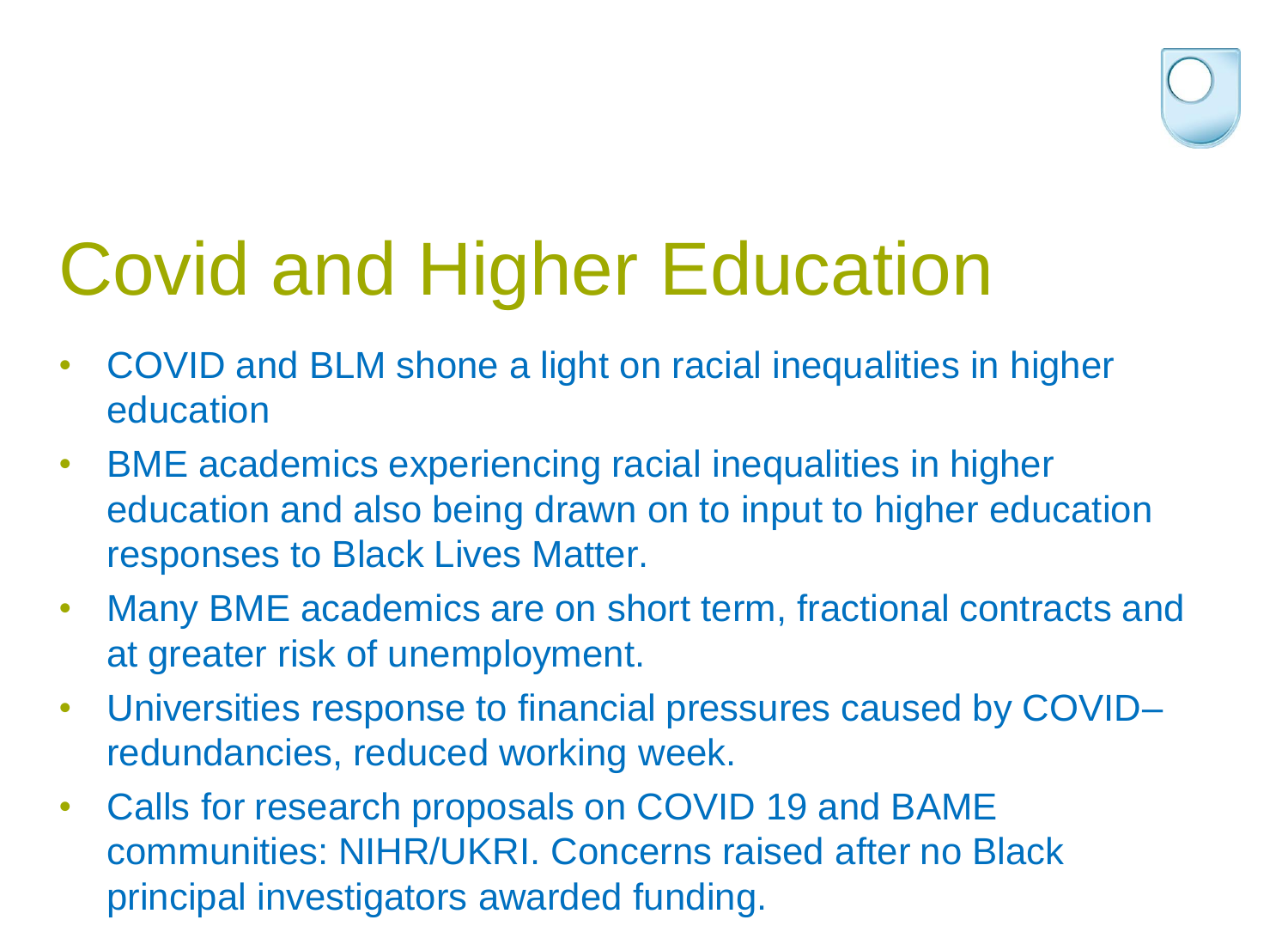

# How can we build research capacity?

- We need to train the next generation of BME researchers to lead on intersectional research
- BUT
- Leading Routes in their Broken Pipeline report highlighted "over a three year period just 1.2% of the 19,868 studentships awarded by all UKRI research councils went to Black or Black Mixed students and only 30 of those were from Black Caribbean background.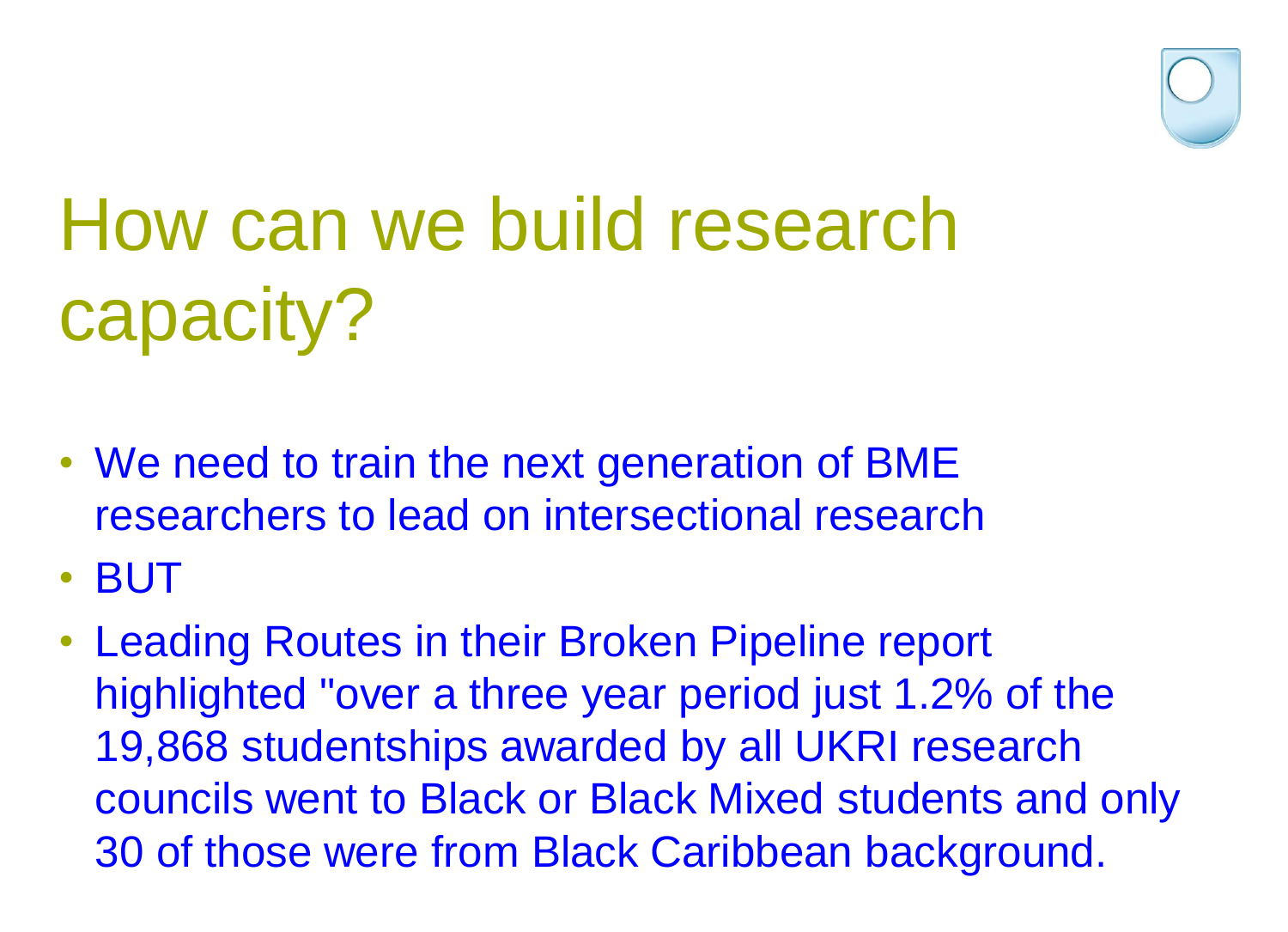

### Obstacles to overcome in building research capacity?

- Research studentships
- Research grants
- Membership of Funding Councils
- Membership of Advisory Groups of Journals citing BME scholars and researchers
- BME researchers and scholars recognised as legitimate producers of knowledge.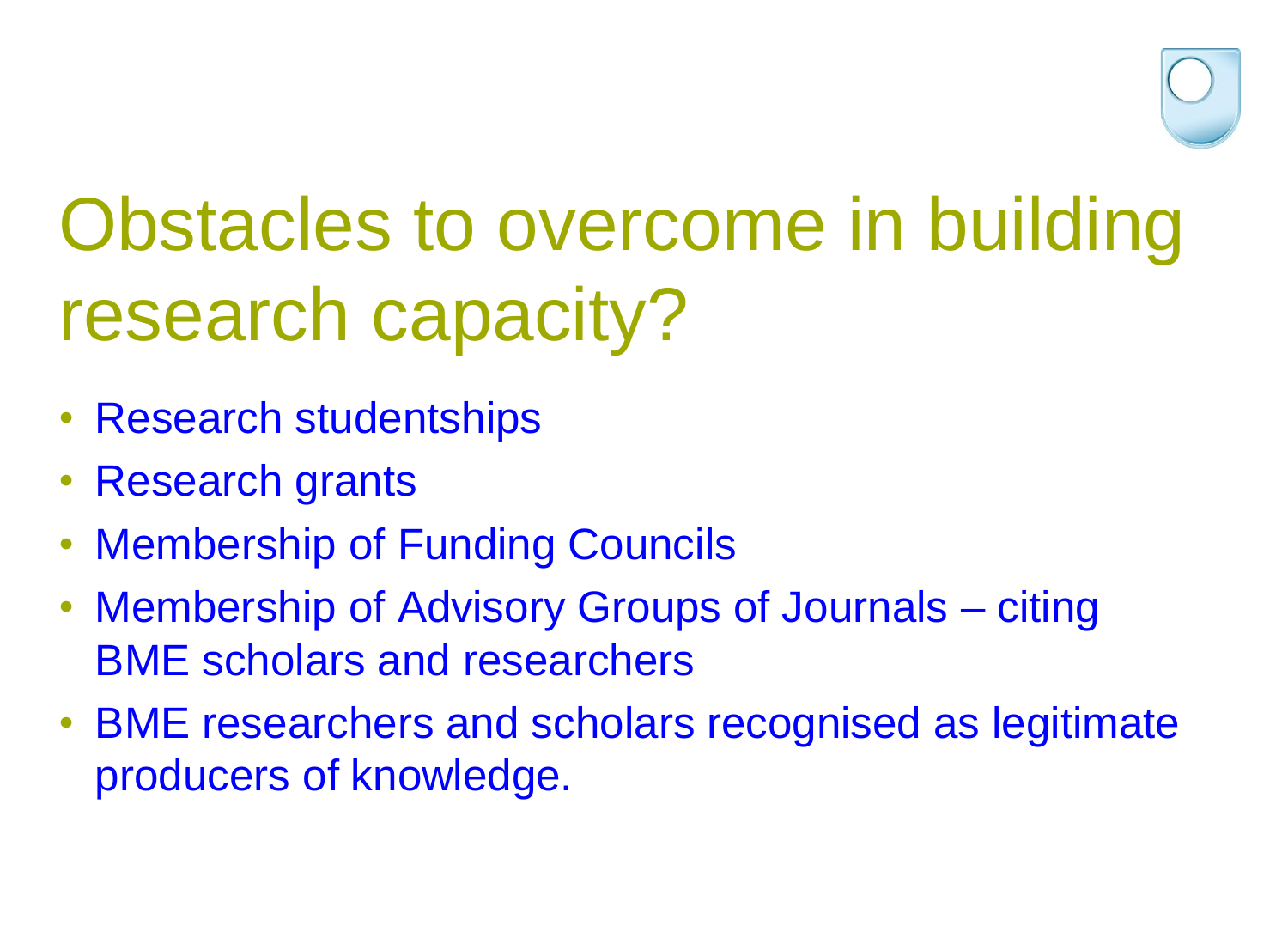

### Black women professors?

- Only 35 in UK- we need to ensure that Black women have access to opportunities to become researchers and professors.
- In relation to research grants, Black and minority ethnic researchers were less likely to be awarded research grants as principal investigators than their white colleagues [\(UK Research and Innovation data,](https://www.ukri.org/news/ukri-publishes-harmonised-diversity-data/) THES, 2020).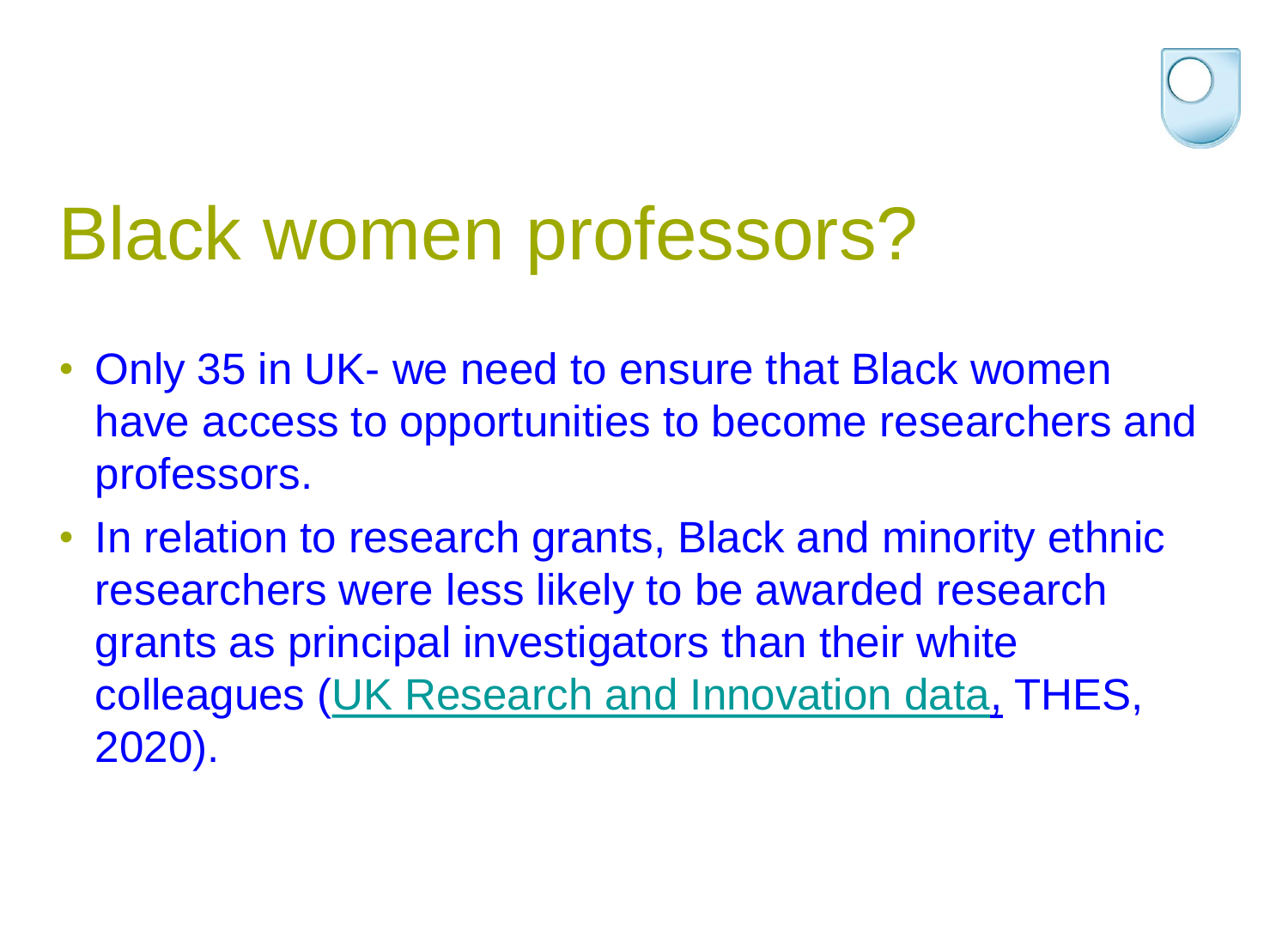

• We need to place priority on our own health and wellbeing.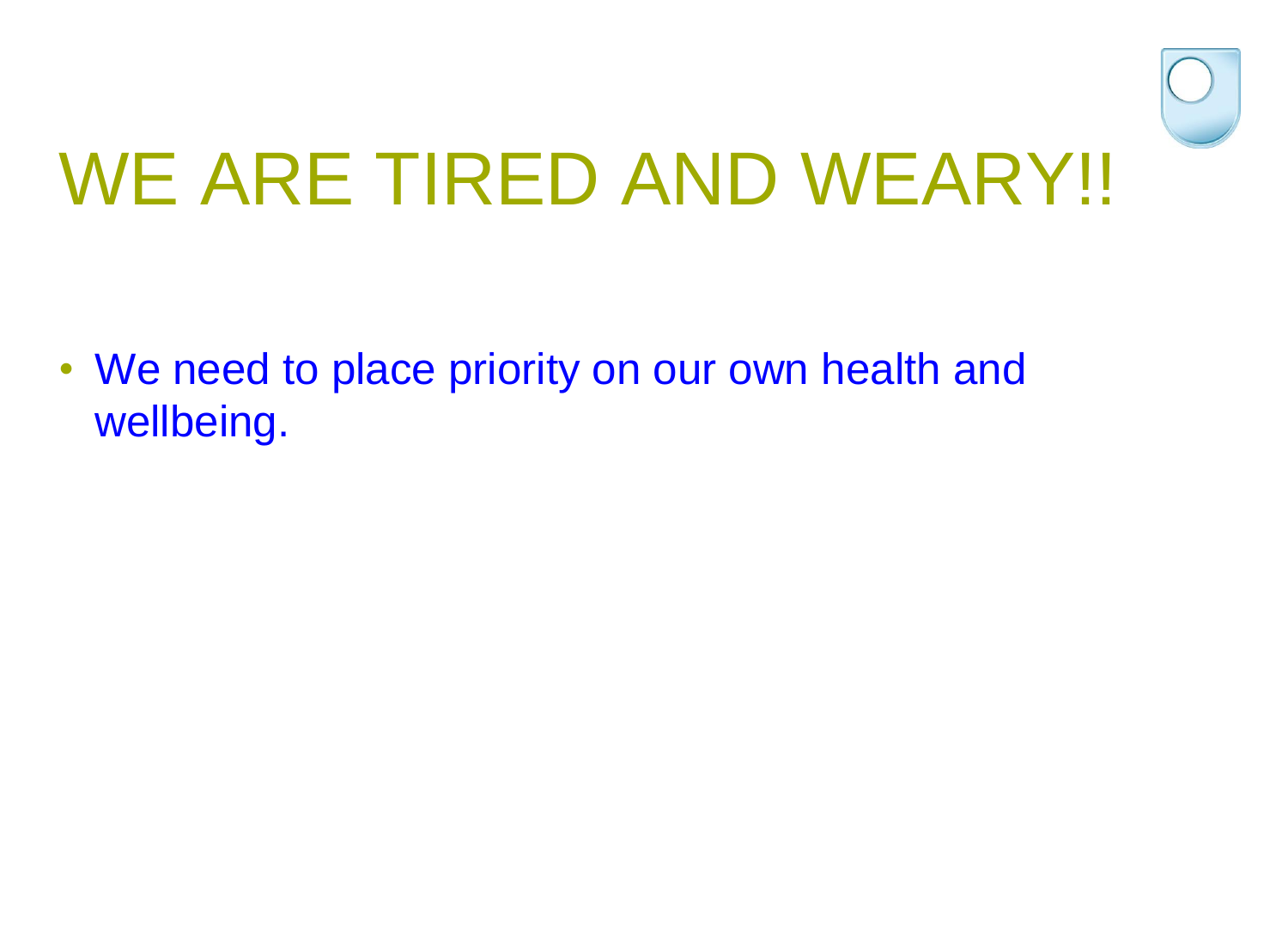

#### Audre Lorde



Caring for myself is not selfindulgence it is selfpreservation and that is an at of political warfare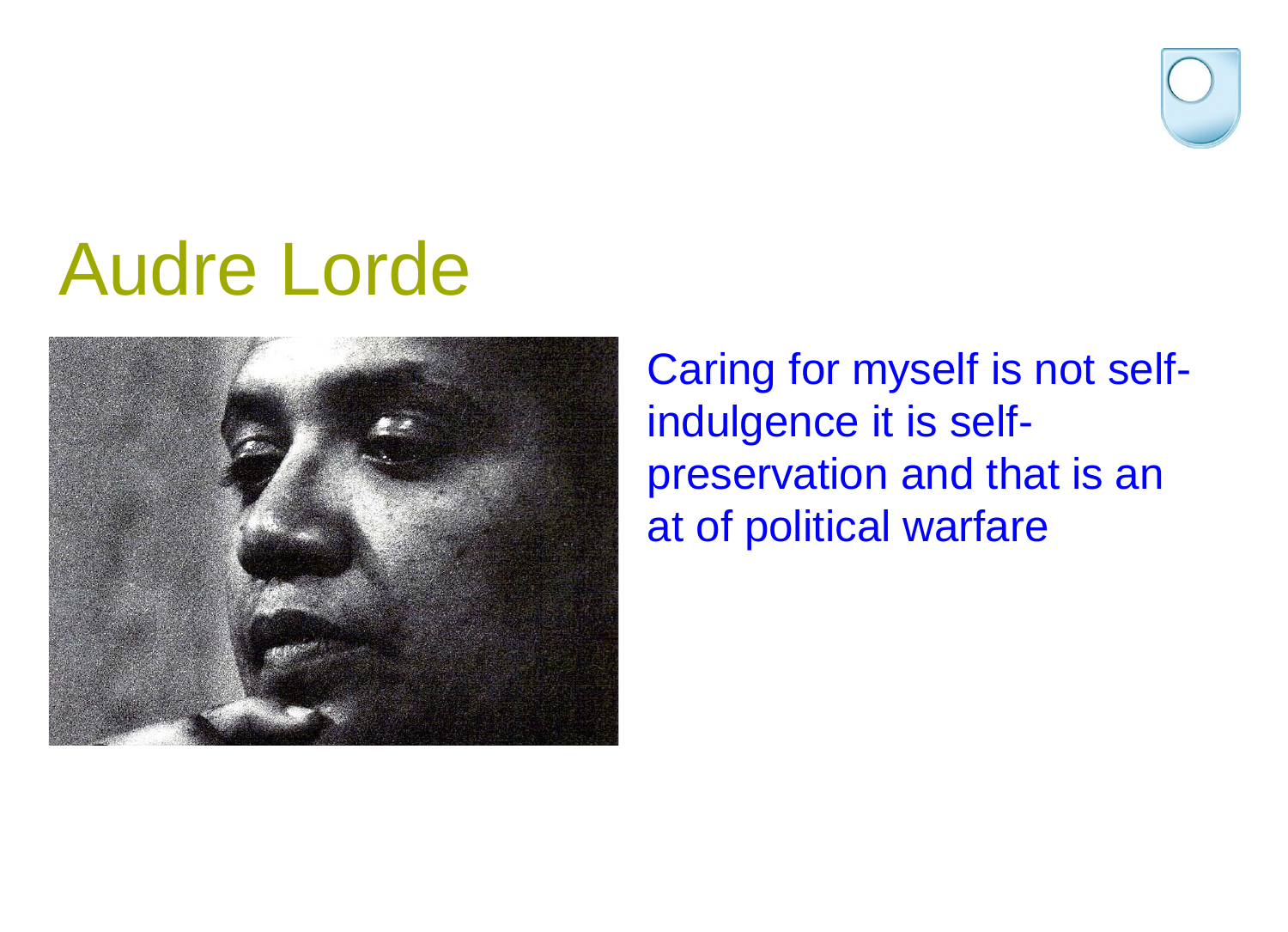

## How are you caring for yourself?

- 
- -
-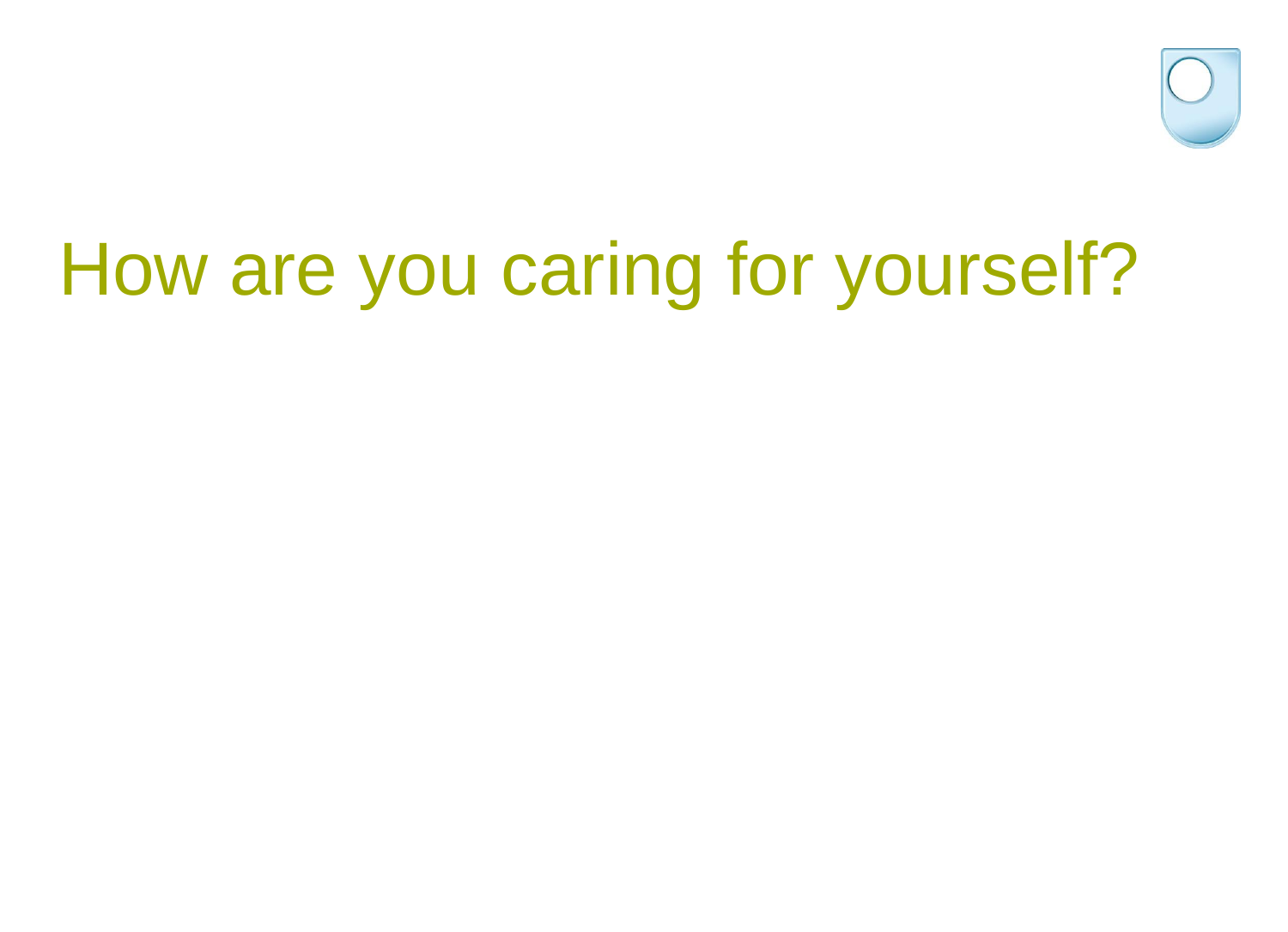#### **Importance of safe spaces and networks for Black and minority ethnic staff**



- To share our experiences of racism and discrimination within academia without having to explain or justify what we feel.
- To discuss different perspectives without negative feedback or being belittled.
- To acknowledge that we will not have the same perspectives.
- To recognise that we will not experience racism and discrimination in the same way because we all occupy different social locations.
- To bring Black feminist epistemologies, post- colonial perspectives, antiracist perspectives, decolonial perspectives and critical race perspectives.
- To be able to mentor and support each other.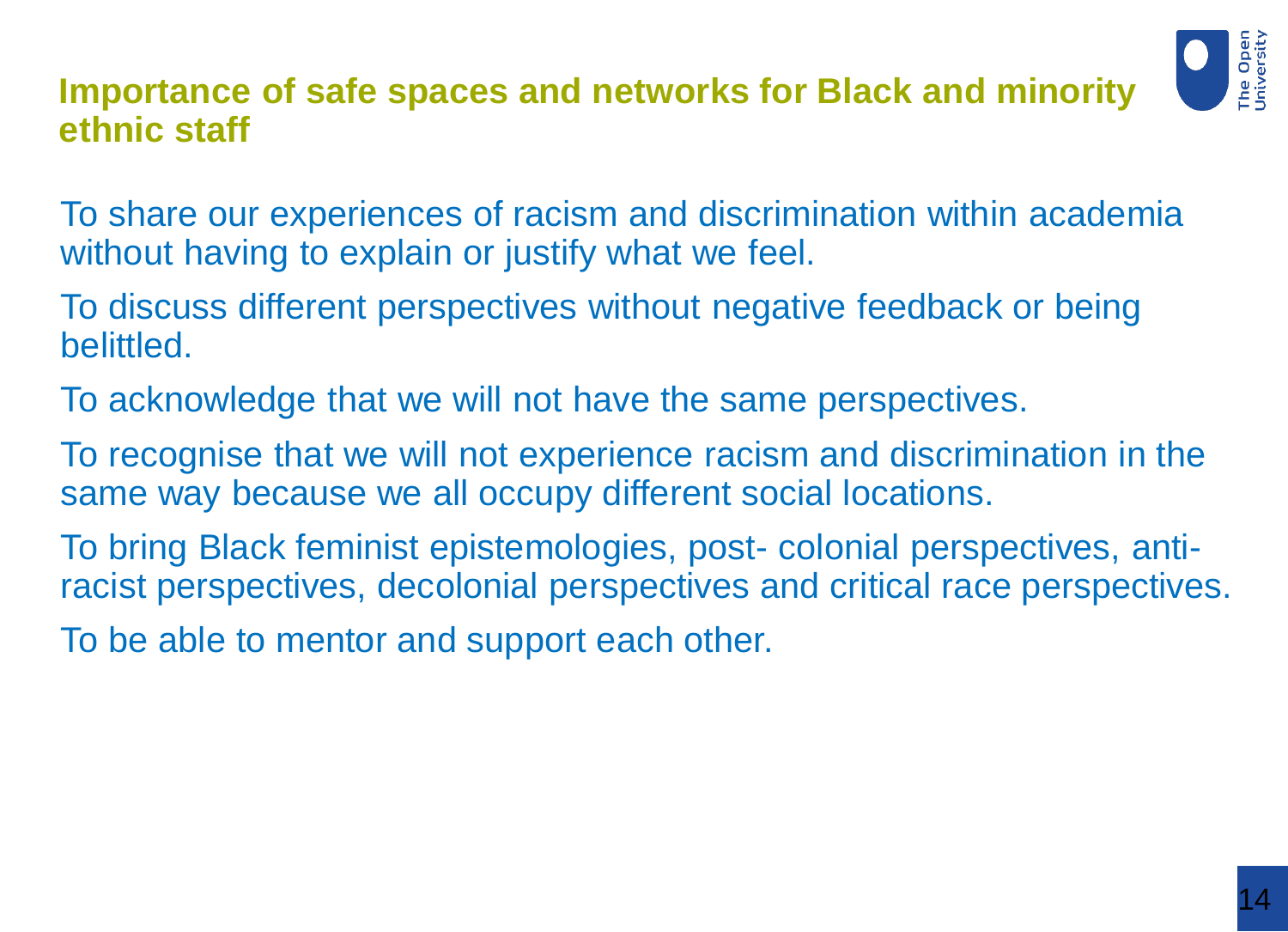

#### Black Women's Health & Wellbeing Research Network [www.open.ac.uk/black-womens-health-and-wellbeing](http://www.open.ac.uk/black-womens-health-and-wellbeing)